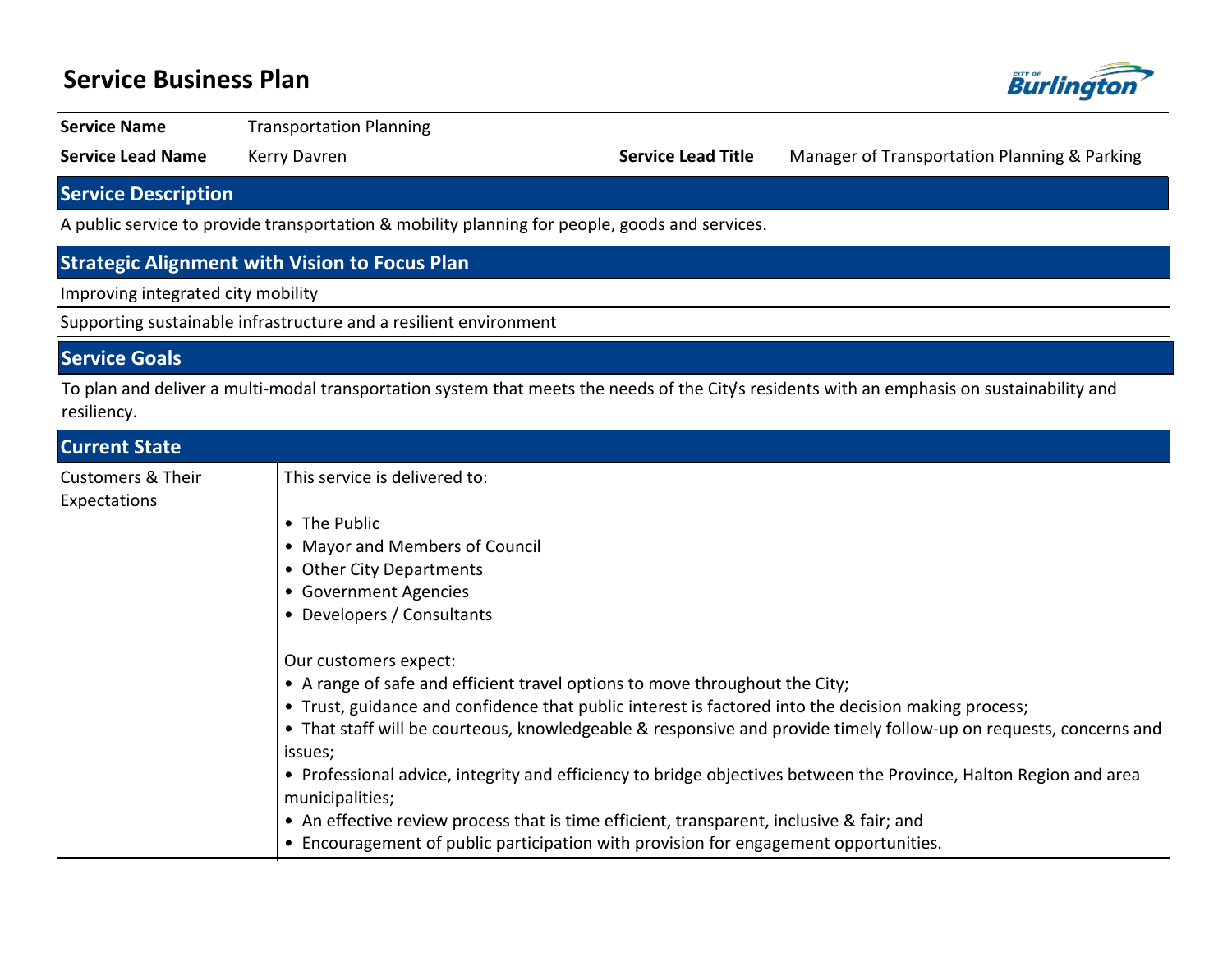| <b>Existing Service Delivery</b>                                    | This service partners with internal departments and liaises with the public, development industry, municipal<br>agencies and the Province to represent the interests of the City, build relationships and promote the City's<br>transportation vision.                                                                                                                                                                                                                                                                                                  |  |  |  |  |  |  |
|---------------------------------------------------------------------|---------------------------------------------------------------------------------------------------------------------------------------------------------------------------------------------------------------------------------------------------------------------------------------------------------------------------------------------------------------------------------------------------------------------------------------------------------------------------------------------------------------------------------------------------------|--|--|--|--|--|--|
|                                                                     | ADVICE: Provide innovative, strategic and professional planning advice and opinion on corporate initiatives,<br>development and functional design projects.                                                                                                                                                                                                                                                                                                                                                                                             |  |  |  |  |  |  |
|                                                                     | POLICY: Prepare and amend transportation policy based on best practices, emerging trends and public &<br>stakeholder feedback.                                                                                                                                                                                                                                                                                                                                                                                                                          |  |  |  |  |  |  |
|                                                                     | PROJECT MANAGEMENT: Procure, direct and manage transportation projects including Strategic Transportation<br>Planning Studies, Municipal Class EA Studies, Functional Design Studies, development of transportation policy and<br>other special projects (i.e. Cycling Master Plan, Rural Active Transportation Strategy, QEW Prosperity Corridor Block<br>Plan, etc.).                                                                                                                                                                                 |  |  |  |  |  |  |
|                                                                     | PARTNERSHIPS: Develop and manage partnership relationships and on-going collaboration with the public, senior<br>city staff and with representatives of the Provincial Ministries, Regional agencies and peer municipalities to provide<br>expertise, advice and to influence decision making on matters related to transportation planning.                                                                                                                                                                                                            |  |  |  |  |  |  |
|                                                                     | EDUCATION & PROMOTION: Promote community and individual awareness and confidence in active and<br>sustainable modes of transportation (walking, cycling & transit) while increasing motivation at the individual level to<br>choose alternate modes which reduce reliance on the personal automobile. Collaborate and work closely with<br>Public Health, School Boards and other community agencies to promote active transportation, identify benefits of<br>sustainable travel options and provide support and resources to education professionals. |  |  |  |  |  |  |
| <b>Existing Customer</b><br>Engagement Tools /<br>Methods           | In-person, by phone or email, website and social media, community events (pop-ups), public meetings / open<br>houses, workshops, one-on-one group meetings with members of the public and/or stakeholders, engagement and<br>outreach at community events, pre-consultation meetings with applicants and/or consultants, newspaper notices,<br>staff reports, committee meetings, and other online engagement tools.                                                                                                                                    |  |  |  |  |  |  |
| Is this Service Provincially<br>Legislated?                         | Yes Ontario Environmental Assessment Act and the Ontario Planning Act                                                                                                                                                                                                                                                                                                                                                                                                                                                                                   |  |  |  |  |  |  |
| For this Service are there<br><b>Approved Service</b><br>Standards? | Timely responses to development applications as mandated by the Ontario Planning Act. Planning must<br>Yes<br>comply with Ontarians with Disabilities Act and the Highway Traffic Act.                                                                                                                                                                                                                                                                                                                                                                  |  |  |  |  |  |  |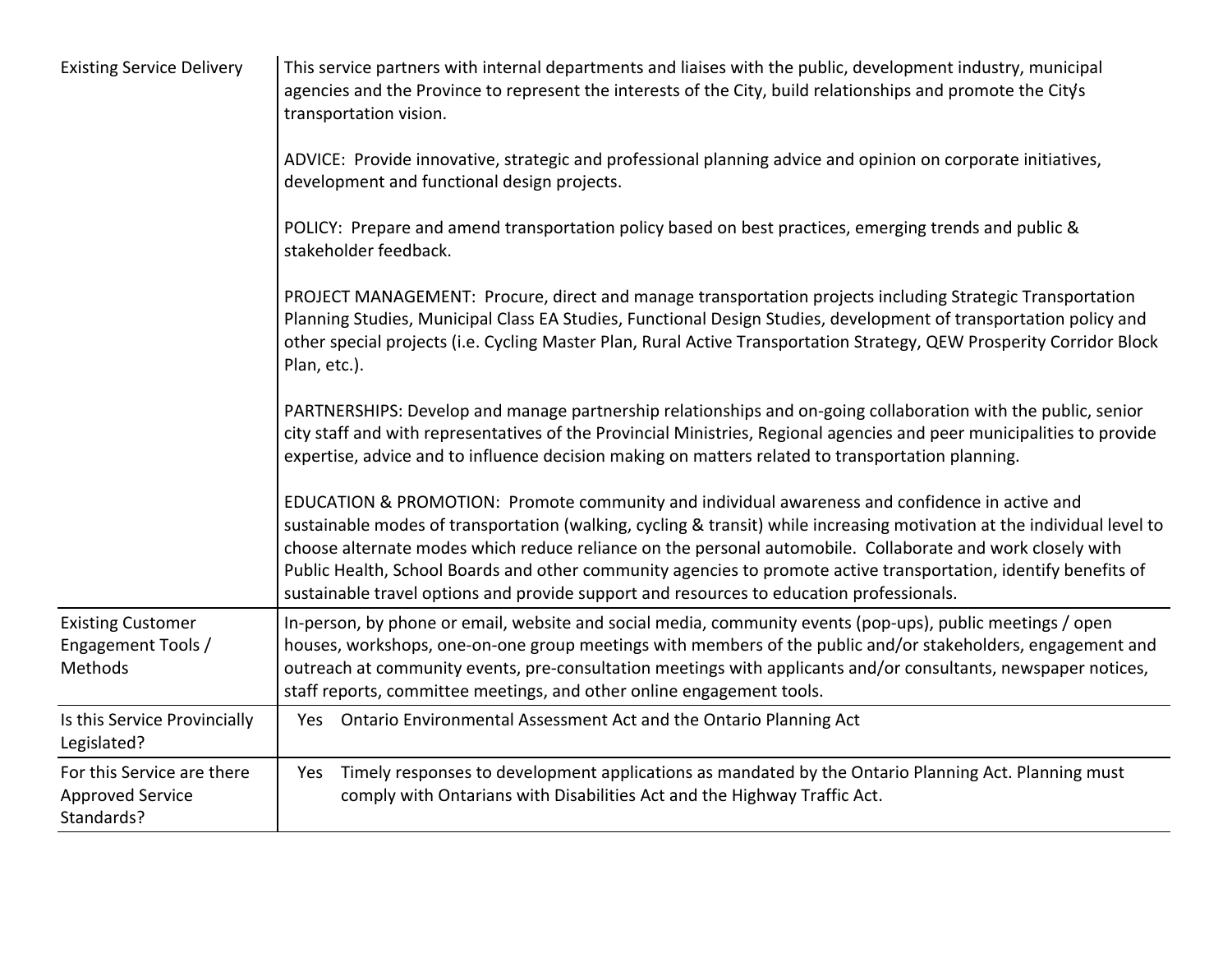| <b>Programs</b>                                  |                                                                                                                                                                                                                                                                                                                                                                                                                                                                                                                                                                    |
|--------------------------------------------------|--------------------------------------------------------------------------------------------------------------------------------------------------------------------------------------------------------------------------------------------------------------------------------------------------------------------------------------------------------------------------------------------------------------------------------------------------------------------------------------------------------------------------------------------------------------------|
| Long-Range Transportation<br>Planning            | Determine future mobility needs through the development of the Integrated Mobility Plan. Ensure all land use and<br>transportation decisions, from policy-making to budgeting, are integrated and support walking, biking and transit.<br>Development of transportation policy and actions to realize the City's transportation vision and achieve strategic<br>objectives as set out in "A City that Moves". Prepare preliminary functional plans to identify future transportation<br>infrastructure needs and provide input into the capital budgeting process. |
| Development Application<br><b>Review Process</b> | As part of the development approval service, review mobility and parking impacts associated with proposed<br>developments and determine the magnitude of impact to the adjacent transportation network. Recommend<br>improvements / modifications to the network in order to mitigate impact while promoting the development of a<br>multi-modal transportation system.                                                                                                                                                                                            |
| <b>Active Transportation</b>                     | Develop, promote and implement programs and initiatives that support the creation of new facilities for walking,<br>biking and transit - provide mobility options that meet transportation planning objectives of providing choice,<br>reducing the reliance on the private auto, and managing traffic congestion.                                                                                                                                                                                                                                                 |
| Active and Sustainable<br>School Travel (ASST)   | Collaborate with Provincial, Regional and Municipal agencies to promote the use of active and sustainable<br>transportation to get to and from school. City-led initiatives focus on promoting community and individual<br>awareness and confidence in active transportation and increased motivation to choose active modes of travel.<br>Development of policies, plans, and recommend infrastructure needs to promote active and sustainable<br>transportation.                                                                                                 |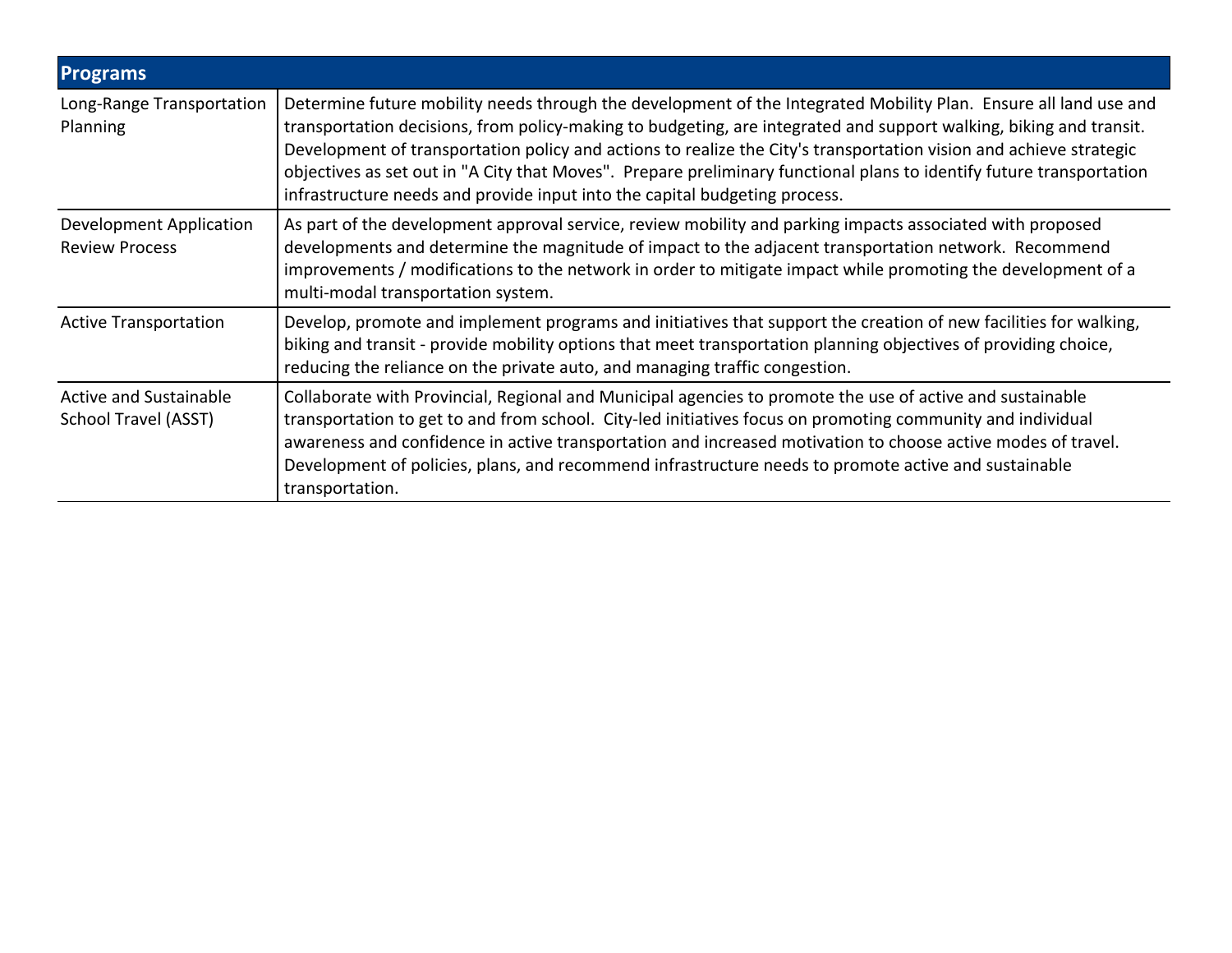### **Recent Continuous Improvement Initiatives**

Recent initiation of the Integrated Mobility Plan (IMP) which is a policy document that is being developed to guide future decision making and identify key actions required to support multi modal transportation to the 2041 horizon. The IMP considers, builds upon, and connects several existing plans and initiatives at both the regional and local level. Carrying out the policies and actions of the IMP will enable Burlington to work towards realizing the many transportation related goals identified in the 2018 - 2022 Burlington's Plan From Vision to Focus - Improving Integrated City Mobility.

On-going work towards the completion of the QEW Prosperity Corridor Block Planning and Implementation Study. Improved relationships with MTO and Halton Region and are working toward a streamlined approval process. Creation of an Escalation Team to handle complex development applications and brings together key reviewers from the City, Region and MTO to provide a high level of customer service and coordinated review between the three agencies.

Recent expansion of service to include Functional Design and coordination of capital budget review for transportation projects. Developed a streamlined approach to reviewing construction projects which has achieved efficiencies and decreased internal review and response times, enhanced customer service to internal clients through the use of a "one window" approach and provides comprehensive technical opinion on future capital projects that align with "A City that Moves".

#### **Environmental Considerations**

The service, through its mandate, day-to-day activities, long-range and strategic planning activities and on-going advocacy directly supports a shift towards sustainable modes of transportation, thereby contributing to reduced vehicle kilometers traveled which equates to reduced GHG emissions and a positive impact on the natural environment. The successful delivery of this service contributes to achieving the goals of the City's Climate Change Action Plan.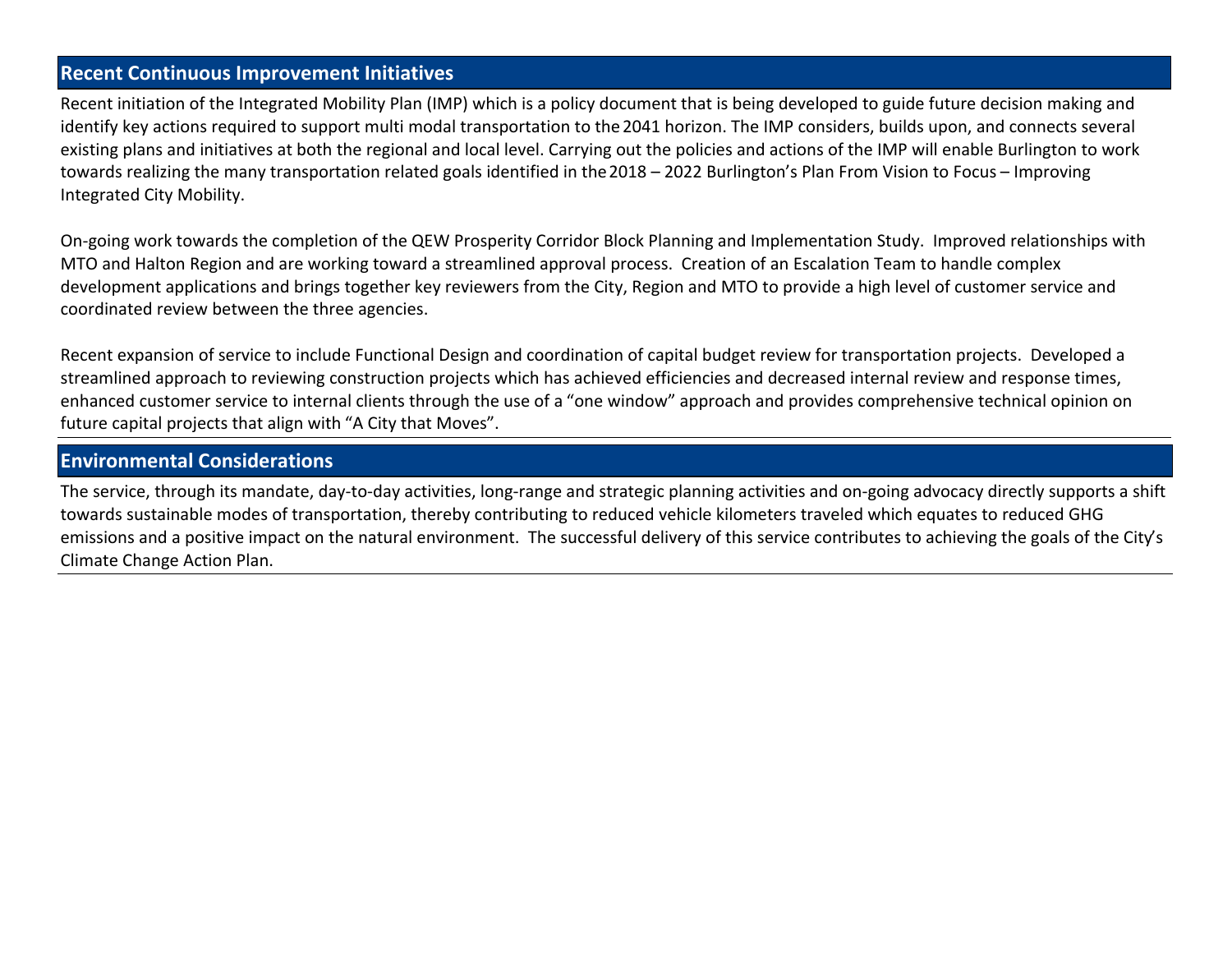|                                                     | <b>Emerging Opportunities and Anticipated Risks</b>                                                                                                                                                                                                                                                            |                          |  |  |  |  |  |
|-----------------------------------------------------|----------------------------------------------------------------------------------------------------------------------------------------------------------------------------------------------------------------------------------------------------------------------------------------------------------------|--------------------------|--|--|--|--|--|
| <b>Emerging Opportunities</b>                       | • Actively seeking third party grant and funding opportunities (The Atmospheric Fund, Public Transit Infrastructure<br>Funding, etc.) to contribute to the implementation of active and sustainable transportation initiatives.                                                                                |                          |  |  |  |  |  |
|                                                     | • Incorporating Transportation, Land Use and Transit planning through the creation of an Integrated Mobility Plan<br>and leveraging concurrent studies being undertaken at the Provincial Level.                                                                                                               |                          |  |  |  |  |  |
| <b>Anticipated Risks</b>                            | • If the legislative requirements are not completed in a timely manner, or do not adhere to policy, there is an<br>increased risk of appeal, hearings and/or legal issues which could result in increased costs to the City and<br>unacceptable delays to the review and approval of development applications. |                          |  |  |  |  |  |
|                                                     | • External approval bodies (i.e., Provincial, Regional and other agencies) take longer to review and approve larger<br>land areas / more complicated plans.                                                                                                                                                    |                          |  |  |  |  |  |
|                                                     | • Increased staff resources required to review and respond to development pressures may affect delivery of other,<br>key priorities such as the QEW Prosperity Corridor Block Plan & Integrated Mobility Plan.                                                                                                 |                          |  |  |  |  |  |
|                                                     | • The ability to realize the goals of the Strategic Plan may be at risk due to outside influences such as other<br>government policy decisions outside our control.                                                                                                                                            |                          |  |  |  |  |  |
| <b>Enterprise Risk</b><br>Considerations            | Climate Change - Severe weather events, Increasing number of Severe Weather Events<br>Capacity and Volume of Work - CM and BLT Work Plans, Projects<br>Transportation - Changing Societal Trends, Strong link to Growth and Development<br>Disruptive Technology - New modes of transportation                 |                          |  |  |  |  |  |
| <b>Service Initiatives</b>                          |                                                                                                                                                                                                                                                                                                                | <b>Target Completion</b> |  |  |  |  |  |
| <b>Cycling Master Plan Update</b>                   |                                                                                                                                                                                                                                                                                                                | Dec 2019                 |  |  |  |  |  |
|                                                     | QEW Prosperity Corridor Block Planning Process & Implementation Study                                                                                                                                                                                                                                          | Jun 2020                 |  |  |  |  |  |
| Completion and Delivery of Integrated Mobility Plan | Dec 2020                                                                                                                                                                                                                                                                                                       |                          |  |  |  |  |  |
| <b>Rural Active Transportation Strategy</b>         | Apr 2020                                                                                                                                                                                                                                                                                                       |                          |  |  |  |  |  |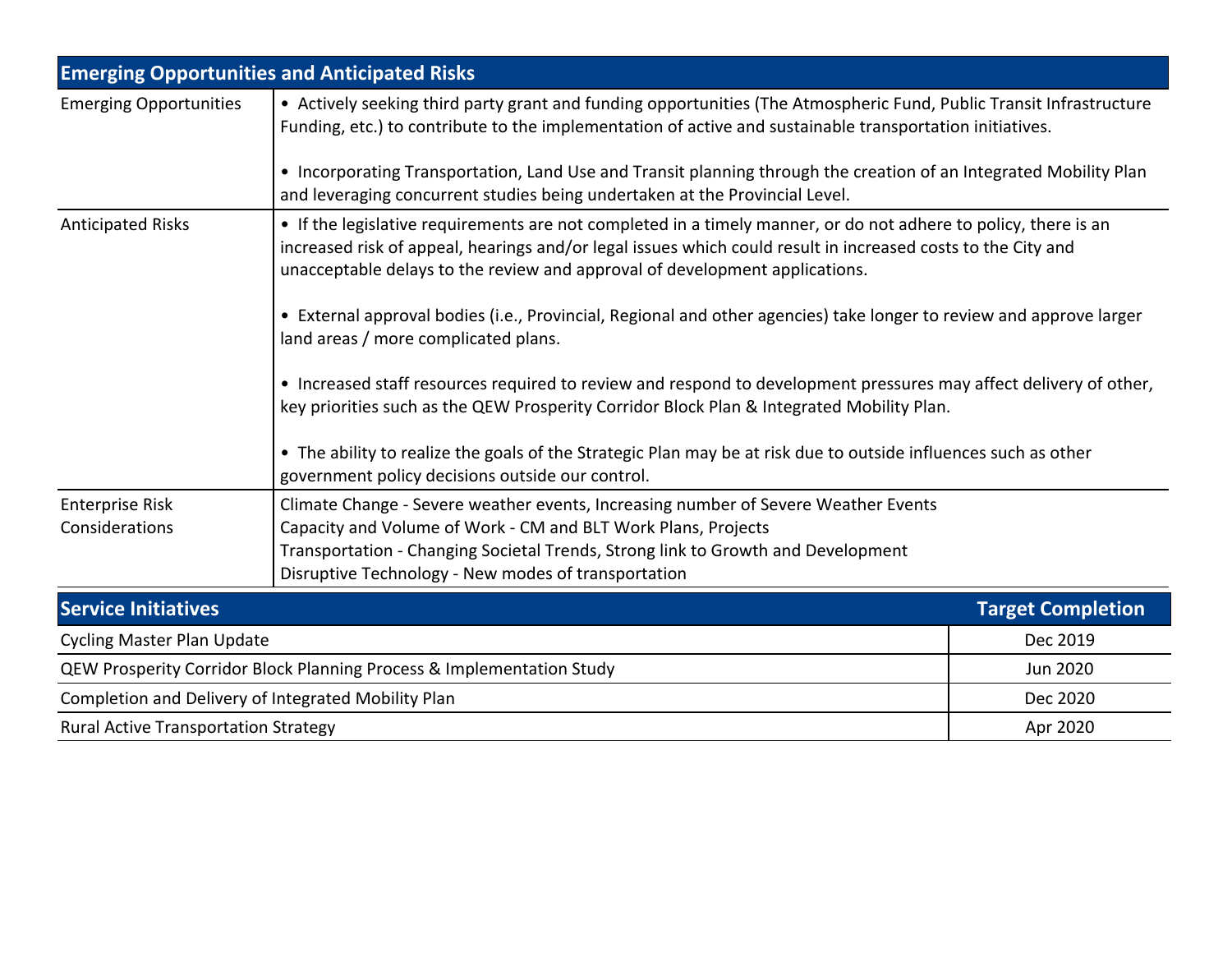# **MEASURING SUCCESS**

#### **How much did we do?**

| Performance                                                  | 2015   | 2016          | 2017   | 2018          | 2019     | 2020     | 2021            | 2022            |
|--------------------------------------------------------------|--------|---------------|--------|---------------|----------|----------|-----------------|-----------------|
| <b>Measurement</b>                                           | Actual | <b>Actual</b> | Actual | <b>Actual</b> | Forecast | Forecast | <b>Forecast</b> | <b>Forecast</b> |
| # of development                                             | 176    | 180           | 165    | 206           | 169      | 180      | 180             | 180             |
| application reviews<br>conducted (transportation<br>reviews) |        |               |        |               |          |          |                 |                 |
| # of projects with other<br>government agencies              | 10     | 10            | 16     | 9             | 10       | 10       | 10              | 10              |

\* decreased volume of development applications completed due to increase in appeals and associated processing requirements

#### **Is anyone better off?**

| Performance             |      | % of Arterial Lane (kms) That Have Cycling Facilities                                                                                                                                                                                                 |                                                                                                          |                                                       |      |      |      |      |  |
|-------------------------|------|-------------------------------------------------------------------------------------------------------------------------------------------------------------------------------------------------------------------------------------------------------|----------------------------------------------------------------------------------------------------------|-------------------------------------------------------|------|------|------|------|--|
| <b>Measurement</b>      |      |                                                                                                                                                                                                                                                       |                                                                                                          |                                                       |      |      |      |      |  |
| Story behind the data   |      |                                                                                                                                                                                                                                                       | Zero increase in cycling infrastructure in 2019 as the Cycling Master Plan Update is currently underway. |                                                       |      |      |      |      |  |
| Where do we want to go? |      | City is currently in the process of updating its Cycling Master Plan (December 2019). The<br>recommendations of the plan will identify priority locations for cycling infrastructure as well as<br>determine what type of infrastructure is required. |                                                                                                          |                                                       |      |      |      |      |  |
|                         |      |                                                                                                                                                                                                                                                       |                                                                                                          | % of Arterial Lane (kms) That Have Cycling Facilities |      |      |      |      |  |
| 80%                     |      | 61%                                                                                                                                                                                                                                                   | 63%                                                                                                      | 64%                                                   | 64%  | 64%  | 72%  | 72%  |  |
| 60%                     | 52%  |                                                                                                                                                                                                                                                       |                                                                                                          |                                                       |      |      |      |      |  |
| 40%                     |      |                                                                                                                                                                                                                                                       |                                                                                                          |                                                       |      |      |      |      |  |
| 20%                     |      |                                                                                                                                                                                                                                                       |                                                                                                          |                                                       |      |      |      |      |  |
| 0%                      |      |                                                                                                                                                                                                                                                       |                                                                                                          |                                                       |      |      |      |      |  |
|                         | 2015 | 2016                                                                                                                                                                                                                                                  | 2017                                                                                                     | 2018                                                  | 2019 | 2020 | 2021 | 2022 |  |